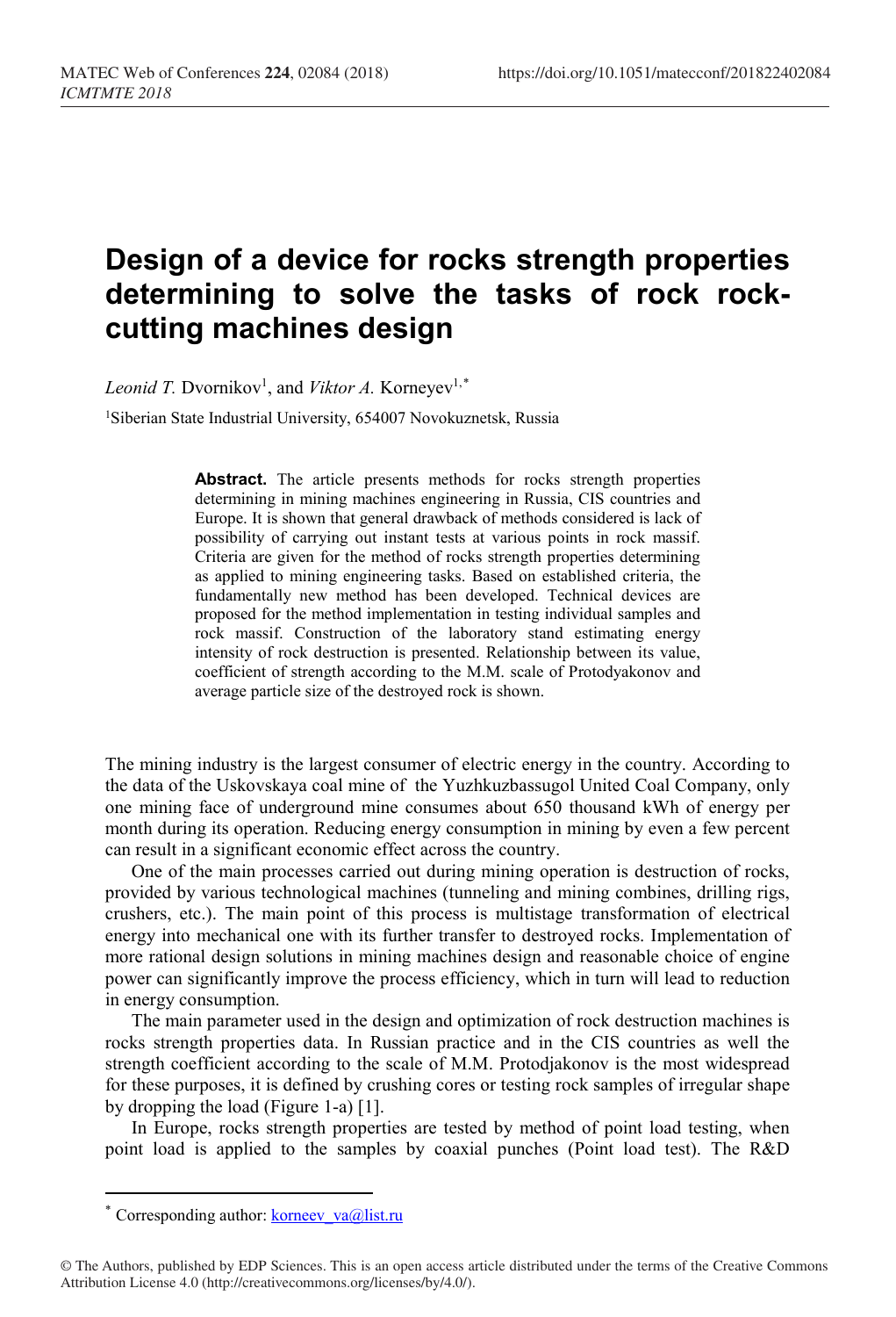department of ThyssenKrupp Fördertechnik engineering company, Germany, has developed a unique device (Figure 1-b), providing implementation of this method in industrial conditions, and software for test results processing. Based on the set of data obtained, including rock strength index, regression line slope, tensile strength parameter, and the average and maximum compressive strength and tensile strength of rocks, the company engineers design and select the required mining equipment [2,3].



**Fig. 1.** Devices for rocks strength properties testing: a) by means of dropping the load, b) by means of point load test, modified by ThyssenKrupp Fördertechnik

The methods of rocks strength properties determining mentioned above implemented in mining machinery engineering, have a significant drawback, both of them do not provide a possibility of carrying out instant testing at various points in the array, since in this case it is required to drill a well with core extraction, which is long enough and time-consuming. Taking into account this fact, the authors of the article have completed research in order to develop express method for rocks strength properties determining and technical devices for its implementation.

Based on the requirements to the process of mining machines design, the developed method shall meet the following criteria: test properties of rocks through mechanical destruction; ensure possibility of instant testing of rock samples in its natural occurrence; provide accuracy and reproducibility for the same petrographic objects with a coefficient of variation not exceeding 15-20%.

Implementation of rocks mechanical destruction mechanism in conditions of rocks natural occurrence providing instant determination of its properties can be achieved by indenter impacting the walls or the face of the well drilled in the rock massif. Introduction of an indenter into the face of the well is less desirable, as it requires periodic deepening of the well with extraction of set of drills during testing procedure at various distances from the wellhead.

Thus, a method that satisfies the above requirements should be based on introduction of an indenter with a special device into the well wall or a rock sample with fixation of the stress-strain diagram and further determination of strength properties of rocks on its ground.

Figure 2-a shows the device named "PSSh-1" hardness testing unit [4,5], developed by the authors, which allows to fix the diagram of hardness indentation in the wall of a well. "PSSh-1" consists of a hydraulic cylinder 1, a pump 2, a high-pressure hose 3, a measuring unit, and a pressure sensor 5. The piston rod of the hydraulic cylinder is equipped with an indenter interacting with rock during operation of the device.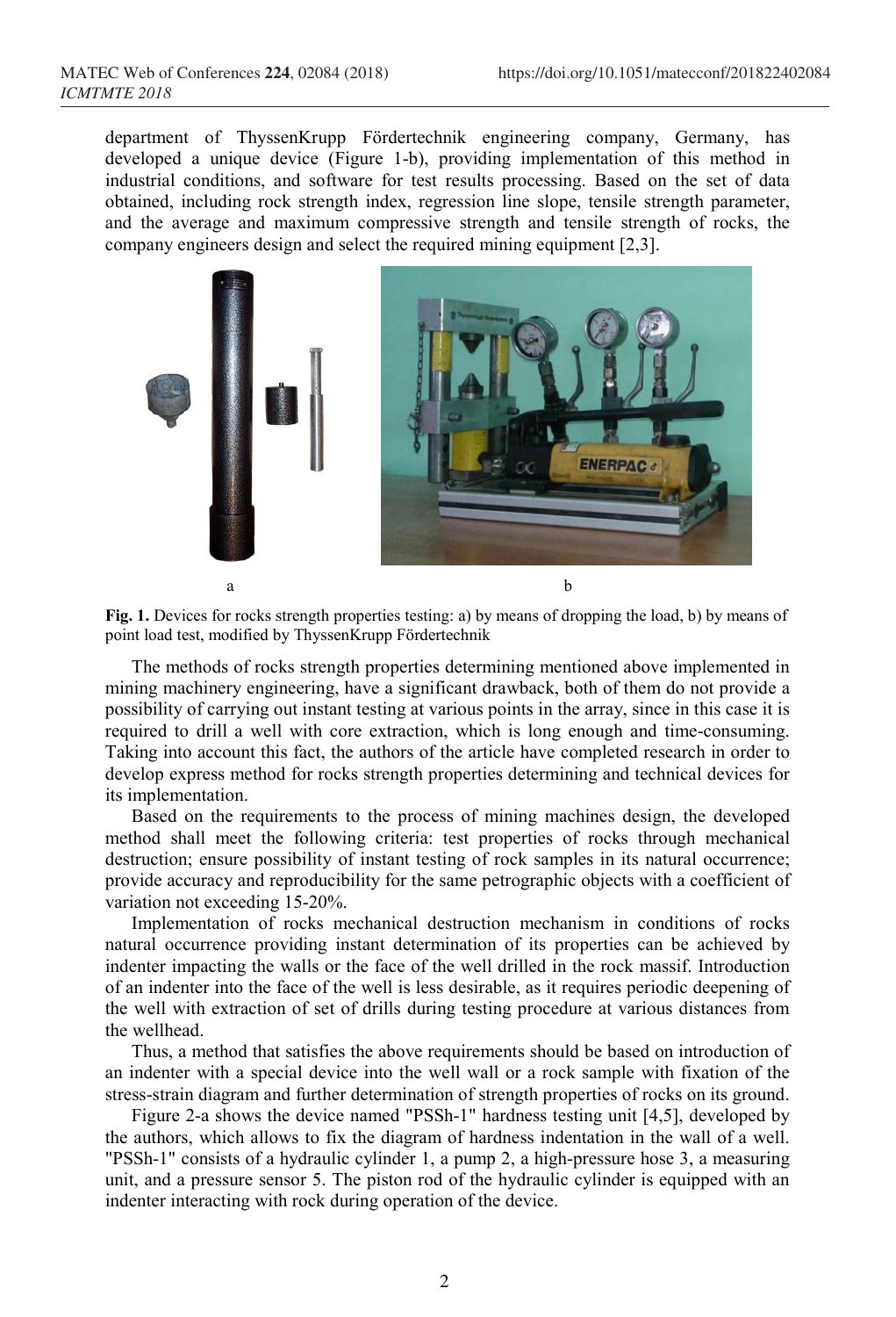Advantage of the device is possibility of using indenters of various shapes, as well as ability to perform measurements in particularly strong rocks due to original design of hydraulic cylinder (Figure 2-b). The hydraulic cylinder of the device is a system with three concentric chambers: the input one - A, the ring one - B and the discharge one - C. Rodless piston 1 with its cylindrical surfaces D and E interacts with the surface of the input A and the ring B chambers respectively. In the discharge chamber C load piston 2 is placed with the rod 3, equipped with the indenter 4 which is impacting the rock 5. The ring chamber B has a hydraulic connection with the discharge chamber C through the channel 6. The channels 7 and 8 are intended for the working fluid supply into the input chamber A of the hydraulic cylinder and into the rod space of the discharge camber C.



**Fig. 2.** "PSSh-1" hardness testing unit

The principle of amplification introduced in the proposed system is expressed by the following relationship:

$$
P = \frac{q_0 \cdot S_1}{S_1 - S_2} \cdot S_2, \qquad (1)
$$

where *P* is the force on the indenter;  $q_0$  is fluid pressure in chamber A;  $S_1$ ,  $S_2$  are the section areas of the rodless piston 1 and the load piston 2, respectively.

The data collection system of the device allows recording of the indenter movements and the pressure in hydraulic system of the device, thereby enabling construction of a stress-strain diagram. Based on it, strength properties of rocks are determined with the help of specially developed software pack.

The "PSSh-1" hardness testing unit was tested through determining the strength properties of a marble sample with linear dimensions of 500x150x200 mm, in which 2 wells of 58mm in diameter were drilled. The hardness indentation diagram obtained from the device memory card is shown in Figure 3.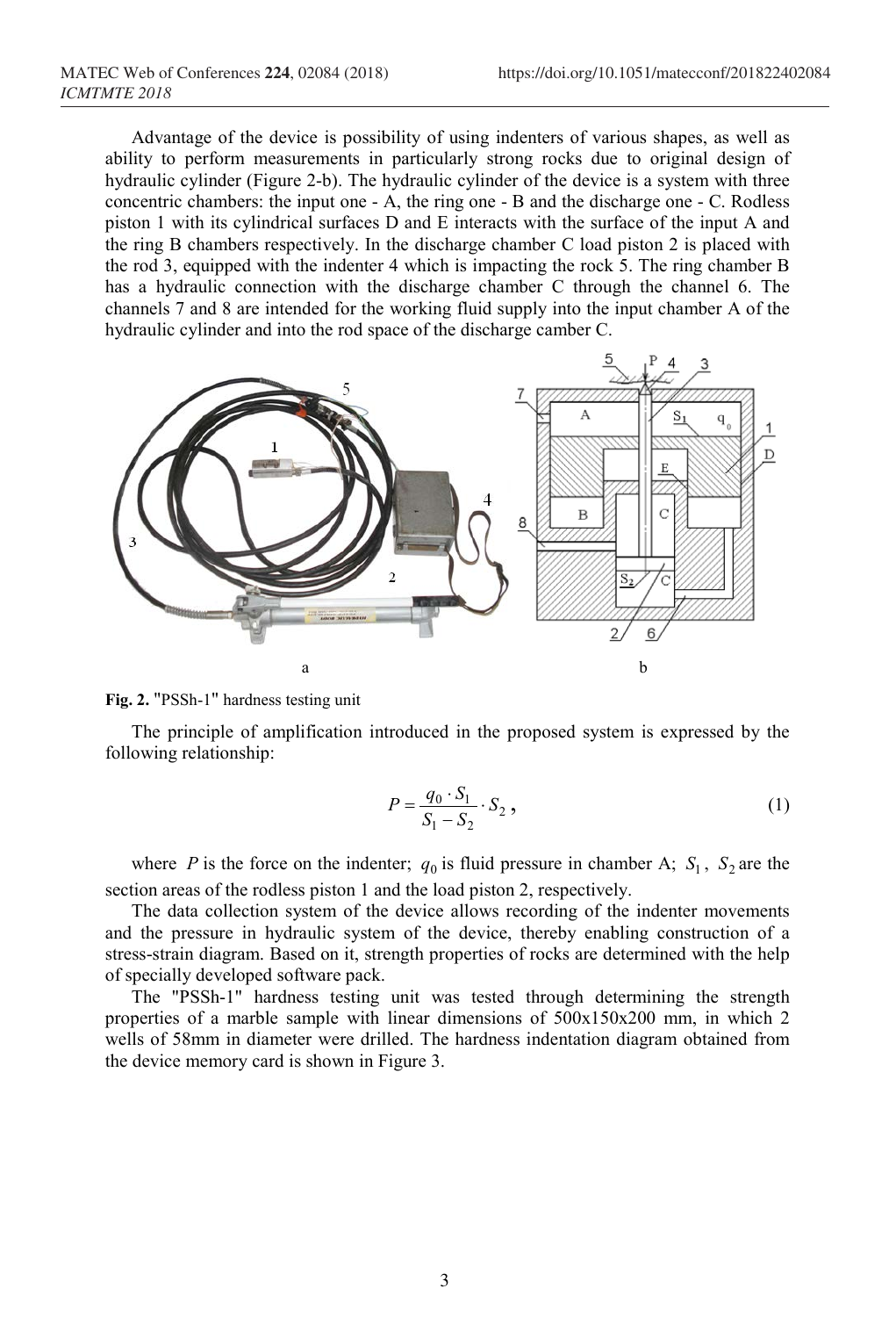

**Fig. 3.** Hardness indentation diagram obtained during marble block testing by the "PSSh-1" hardness testing unit

To carry out tests of rock samples, it is proposed to use a device based on a hand hydraulic press, with the indenter located in the upper part of the frame (Figure 4).





Specific feature of the method being developed distinguishing it from the other ones, based on indentation of various indenters, is in using indenter in form of straight circular cylinder with diameter equal to its length. Interaction of the indenter with the rock is performed along the generatrix of the cylinder.

Performance of transmission of the destructive impact to the rock allows the indenter to be introduced with less effort than applying indenters with a plane contact surface (in L.A. Schreiner's method, L.I. Baron and L.B. Glatman's method) [6]. In addition, interaction of indenter with the rock along the generatrix of cylinder makes it possible to apply the method for testing rocks both in wells and in samples. In this case, indenter at the initial moment of destruction covers larger set of grains composing the rock, in contrast to spherical and pointed indenters, thereby increasing accuracy in testing resistance of the rock to brittle fracture.

The core of any method of reasonable selecting of drive power of mining machine is algorithm of transition from strength indices to characteristics of rock destruction specific energy costs by one method or another. There are a significant number of methods for determining energy intensity of rock destruction. The most suitable for mining engineering task is the method stated in the patent [7]. The method provides possibility to determine the minimum energy costs for destruction of rocks, taken as the reference ones and used in further design work when choosing the drive power.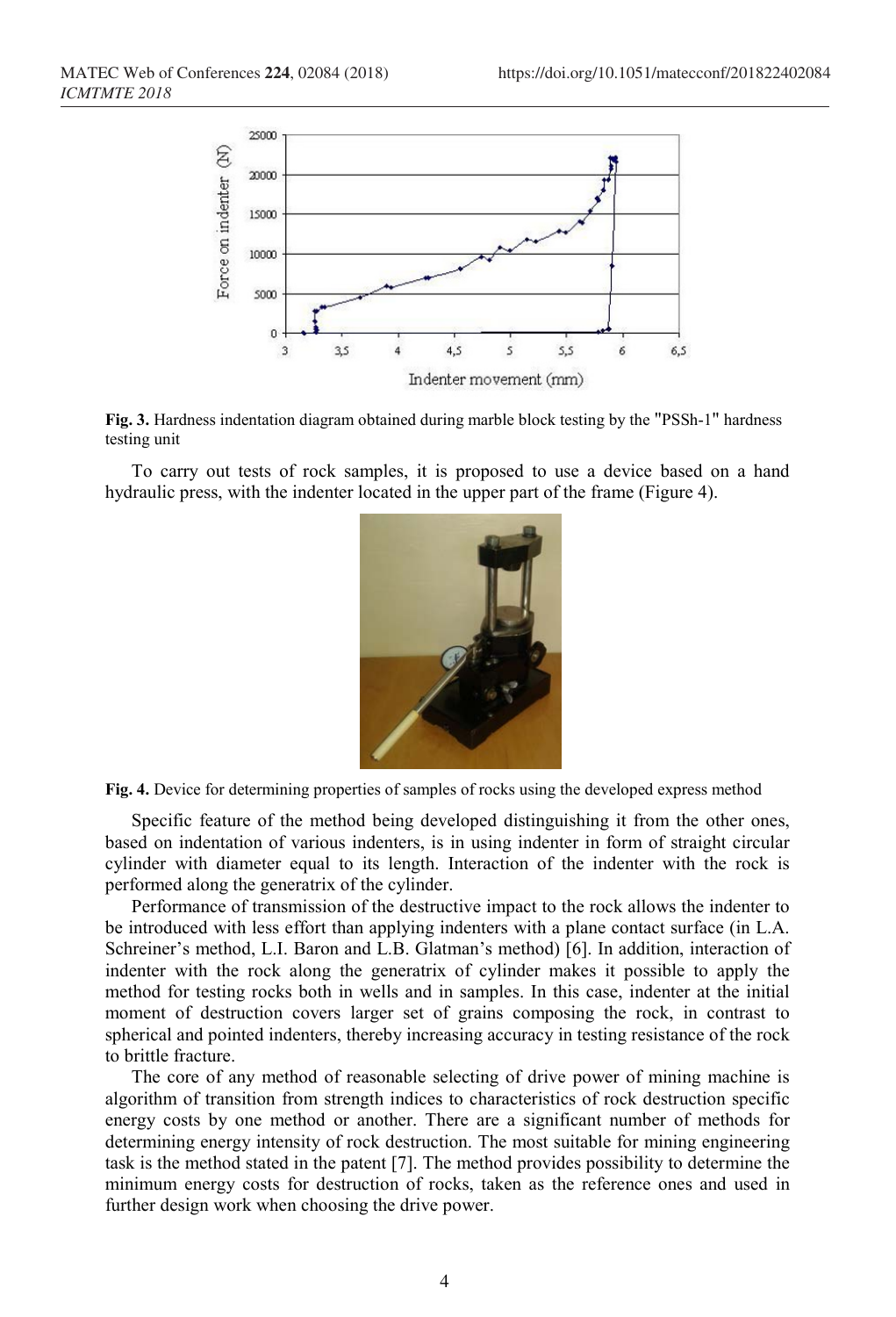In accordance with this method, the rock samples of irregular shape are crushed to predetermined degree of fracturing with preliminary measurement of their volume. At the same time, in order to exclude re-destruction of rock samples, the particles that have reached the predetermined dimensions are removed from the fracture zone. During destruction of rocks, the force on the punch and its movement are registered, as a result the compression diagram is recorded. The work spent on destruction of rocks is defined as the area under diagram, and energy intensity is stated as specific work per a unit of volume of the initial sample.

Advantages of this method, distinguishing it from others, are as follows: ability to control the size of products of rock destruction, simple implementation in mining, use of samples of irregular shape, and their destruction in the simplest way - crushing between two punches.

Relationship between the energy intensity of rock destruction and coefficient of strength according to the scale of Professor M.M. Protodyakonov as revealed by the authors of the method is as follows [8]:

$$
W = 4,5 + 0,29f - 0,35d_{as} - 0,16d_{as}f + 0,003f^2d_{as} - 0,006fd_{as}^2 + 0,04f^2 + 16d_{as}^2, \tag{2}
$$

where *W* is energy intensity of rock destruction of  $J/cm^3$ ;  $f$  is coefficient of strength according to the scale of M.M. Protodyakonov;  $d_{as}$  is average size of the products of destruction, mm.

To revise this dependence, the authors of the article have developed and built the laboratory stand. Structurally, the laboratory stand (Figure 5) consists of a frame 1, a perforated cup 2, in which test specimens of rock are placed, punch 3, driven by a load hydraulic cylinder 4 with the help of a hand pump 5. The perforated cup 2 is placed on the frame 1 with the support 6, in which thrust and radial bearing is placed, which rotates the perforated cup 2 with a handle removing the crushed rock 7. Perforated cup 2 is produced with holes defining the required dimensions of the products of rock destruction.



**Fig. 5.** Laboratory stand for determining the minimum energy intensity of rock destruction.

As a result of this work, the method for determining resistance of rocks to brittle fracture is developed, technical equipment for its implementation is constructed, and the algorithm for transitioning from fracturing value to the value of the minimum energy costs for rock destruction is stated.

The obtained results allow reasonable selection of the drive power of mining machines, evaluation of efficiency of their construction and selection of rock destruction method based on information on the strength properties obtained by means of the developed express method.